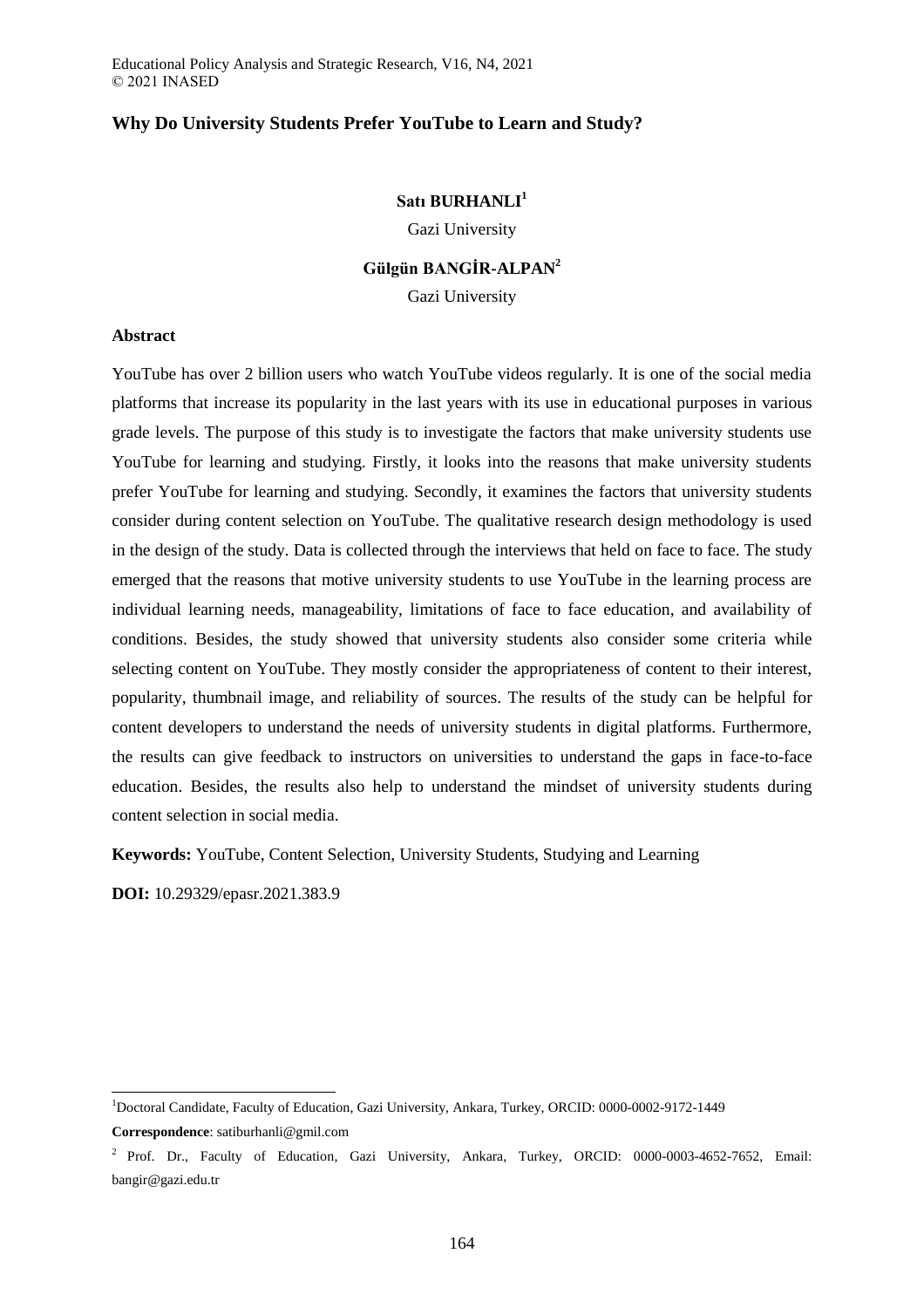#### **Introduction**

YouTube is one of the social media platforms that describe its mission to allow everyone to express themselves, make themselves heard, and know about the world we live in (YouTube, 2020). YouTube has over 2 billion users who watch YouTube videos regularly. Most of the users of YouTube are between 18-34 ages. According to statistics published by YouTube, people watch over one billion hours of video in a day via YouTube (YouTube, 2020).

YouTube is one of the social media platforms that increase its popularity in last years with its use in classrooms as an educational tool (Fleck, Beckman, Sterns & Hussey, 2014; Fleck, Richmond & Hussey,2013; Sherer & Shea, 2011). It is used for the instruction of different subjects like anatomy learning (Barry et al., 2016), mental health education (Lam & Woo, 2019), biology education (Dy, Aurand, & Friedman, 2019), clinical education (Rangarajan, Begg, & Somani, 2019), surgical education (Farag, Bolton, & Lawrentschuk, 2019; Rapp et al., 2016) and music education (Cayari, 2018).

YouTube not only used by university students its also used by children. A study conducted by Lien, Liew, Wong, Yee, & Yoon (2019) shows that 10-12 aged children use YouTube for information seeking, entertainment, and convenience of YouTube use. It means that YouTube is not only used for its funny and informative functions but also used for easiness and suitability for users even at young ages.

Besides, according to Duffy (2008), YouTube has the potential to create a learning community in which learners from all over the world come together and can create content, discover together and share their findings. These aspects of YouTube make it an informal learning space (Fisher & Ha, 2018). Therefore, it used widely by the persons who want to develop skills in particular areas or who want to learn activity for pleasure.

Social media platforms, including YouTube, become an alternative way to reach higher education. According to Gilroy (2010, p:22), social media has changed the way that "public interact with and perceives higher education." It means that higher education becomes more open to the public and more reachable for them with social media. In other words, social media gave a chance to reach the contents that are provided by the most prestigious universities in the world. Persons can reach the materials and videos presented by the faculty from the top-line universities like MIT via social media. When these are considered, YouTube becomes an attractive platform for learning and studying. Also, it plays a role in encouraging lifelong learning and meeting on-demand learning needs of persons.

To meet the learning needs of students, content developers should know the needs and the preferences of university students in social media platforms (Berk, 2009). This study attempted to investigate the factors that make university students use YouTube for learning and studying. Firstly, the study examines the factors that university students consider during content selection on YouTube.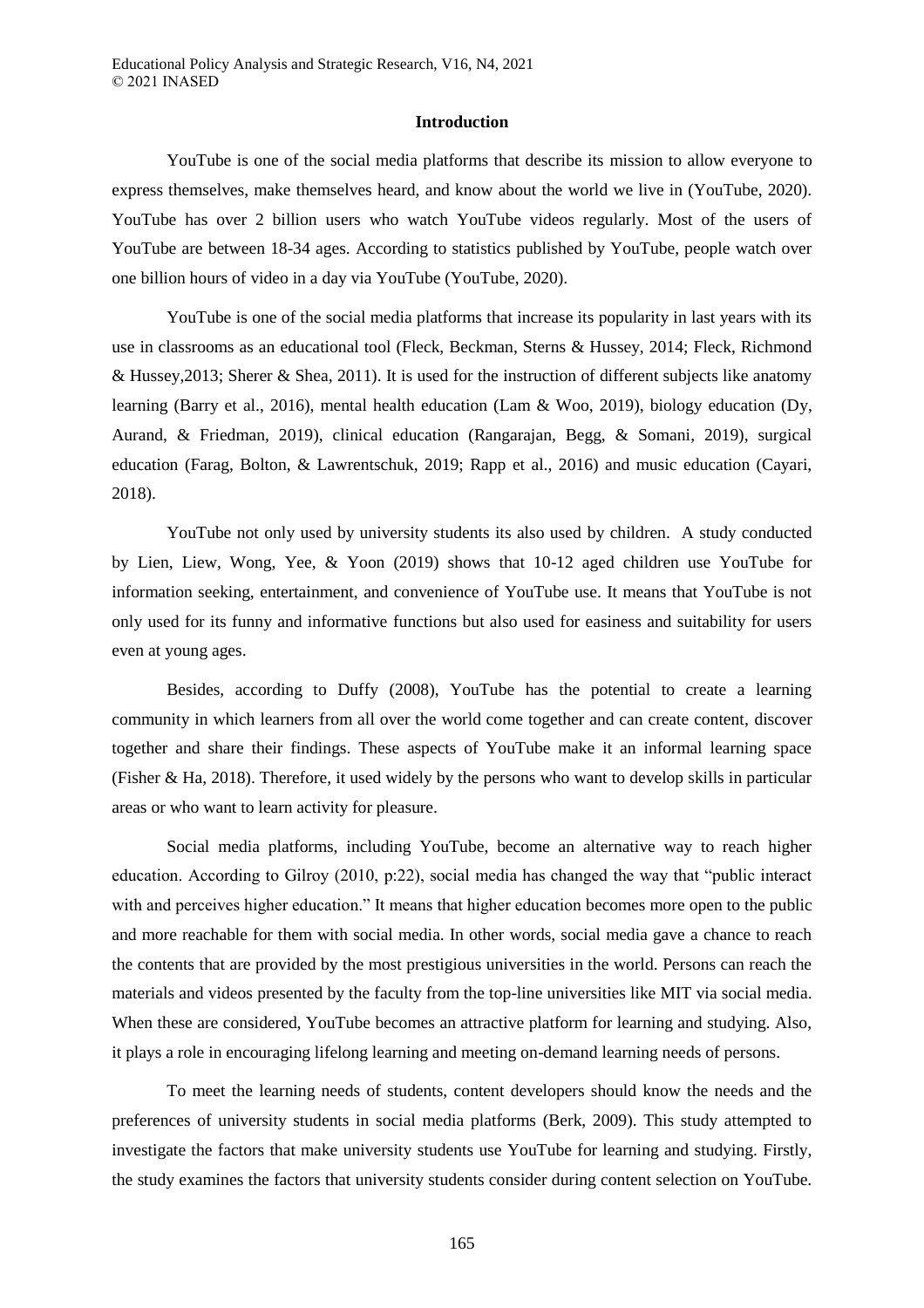Secondly, it looks into reasons that make university students prefer YouTube for learning and studying. The results of the study can be helpful for content developers to understand the needs of university students in digital platforms. Furthermore, the results can give feedback to instructors on universities to understand the gaps in face-to-face education. Besides, the results also help to understand the mindset of university students during content selection in social media

## **Method**

## **Design of the Study**

The qualitative research design methodology is used in the design of the study. The reason for selecting a qualitative design is to have a deeper understanding of the students' usage of YouTube as a source for learning and to understand the factors that make charming YouTube for them. We think that the qualitative study is the best way to understand the meaning of YouTube for university students (Maxwell, 2008).

The participants of the study are 16 university students who use YouTube actively to learn and study. Purposeful sampling is used in the selection of participants who uses YouTube regularly to learn and study.

|             |                    | $f(n=16)$      |
|-------------|--------------------|----------------|
| Gender      | Female             | 9              |
|             | Male               | 7              |
| Grade Level | Prep. School       | $\overline{2}$ |
|             | Freshman           | 8              |
|             | Sophomores         | 2              |
|             | Juniors            | 2              |
|             | Seniors            | 2              |
| Device      | <b>Smart Phone</b> | 11             |
|             | Desktop Computer   | 8              |
|             | Tablet PC          | 3              |

## **Table 1.** Personal Information About the Participants

The personal information of the participants is given in Table 1. Participants have constituted nine female and seven male students. The vast majority of participants are freshmen (n=8), and there are two students from preparation school, sophomores, juniors, and seniors. The average age of the participants is 20. The ages are changed between 18 and 24. Most of the participants use a smartphone  $(n=11)$  during studying on YouTube. The majority of the participants are from the Faculty of Education  $(n=7)$ , and it is followed by the faculty of Arts and Science  $(n=5)$  and the Faculty of Engineering (n=4).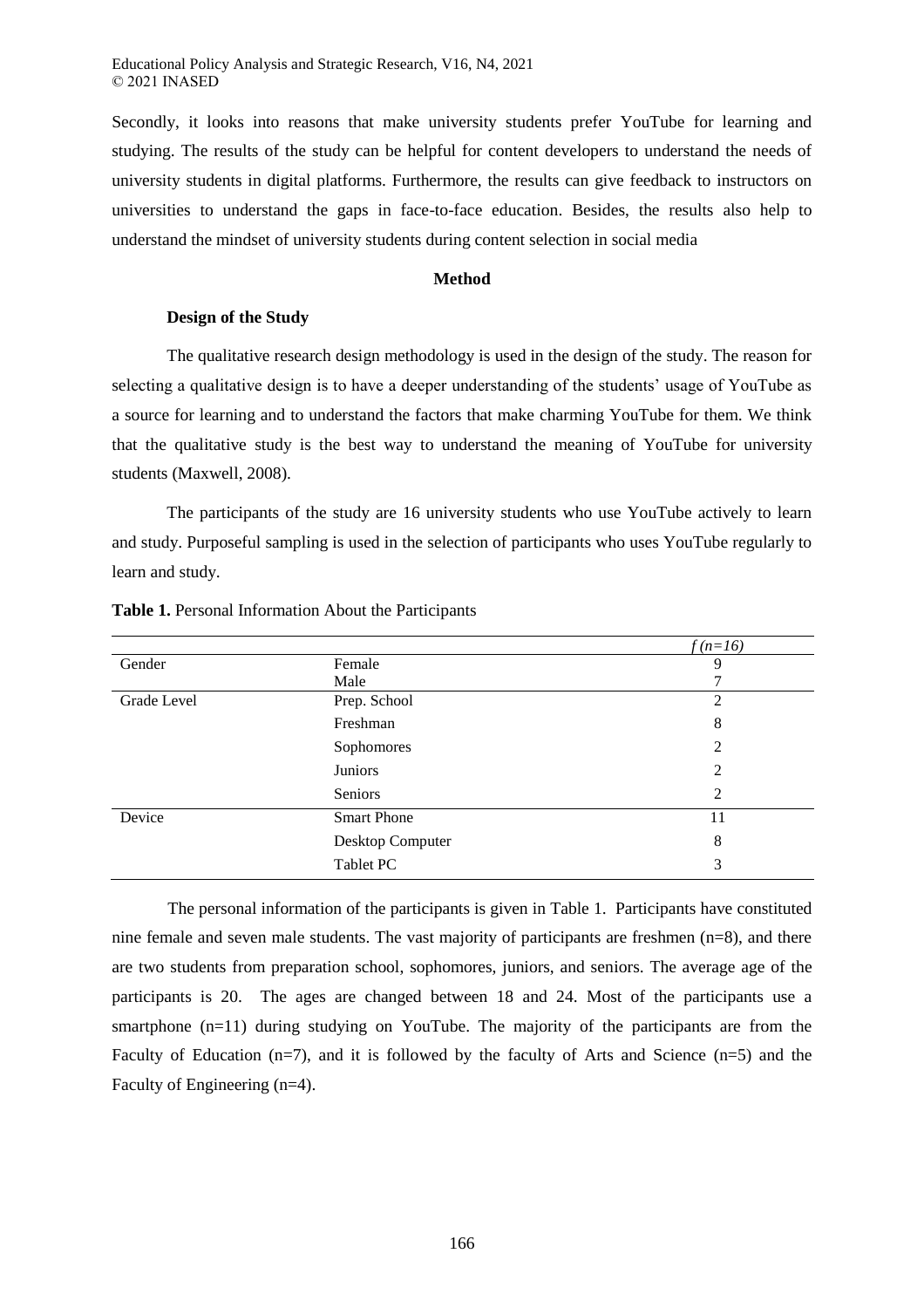## **Data Collection**

Data is collected through the interviews that held on face to face. Each of the interviews has lasted an average of 10 minutes. A semi-structured interview form is used during the interviews. The interview form includes demographic questions and the questions that investigate the university students' YouTube usage behavior like how they select the video on YouTube, what factors they consider while choosing videos and why they apply to YouTube to learn and study.

#### **Data Analysis**

For analysis of the data, the procedures of qualitative data analysis that are proposed by Creswell (2009) are used. Firstly, data were transcribed and then read carefully. After that coding part was started. Maxwell (2008) defines the coding as the emerging of a set of categories from the raw data. For the categorization, the raw data is divided into small meaningful segments, and then the segments are named. These named segments constituted the codes. After that, the codes are read again and similar codes are collected together. The groups that constitute similar codes emerged the themes presented in the results section.

To ensure the reliability of the study, coding was made by two researchers. Some of the coding were made separately and then emerging codes were compared in a meeting. Remaining codes emerged in regular meetings with the participation of the two researchers. Furthermore, to calculate the agreement ratio between the two coders, the formula proposed by Miles and Huberman (1994) was used, and 82 % agreement was found between the coders.

#### **Results**

This study investigates the factors that orientate students learn from YouTube and the criteria they consider during content selection. We interviewed with the university students to explore these issues. The results of the interviews are presented in this section.

## **Reasons to Use YouTube in the Learning Process**

The reasons that orientate university students to YouTube for studying and learning will be presented in this section. Table 2 shows the reasons that make university students use YouTube for studying and learning.

| Theme                            | Code                             |    |
|----------------------------------|----------------------------------|----|
| <b>Individual Learning Needs</b> | Preparing for Exams              | 12 |
|                                  | Learning new subjects            | 12 |
|                                  | Recall of prior knowledge        | 8  |
|                                  | Absenteeism in Lecture           |    |
|                                  | Different instructional approach |    |

**Table 2.** The Reasons to Use YouTube for Learning and Studying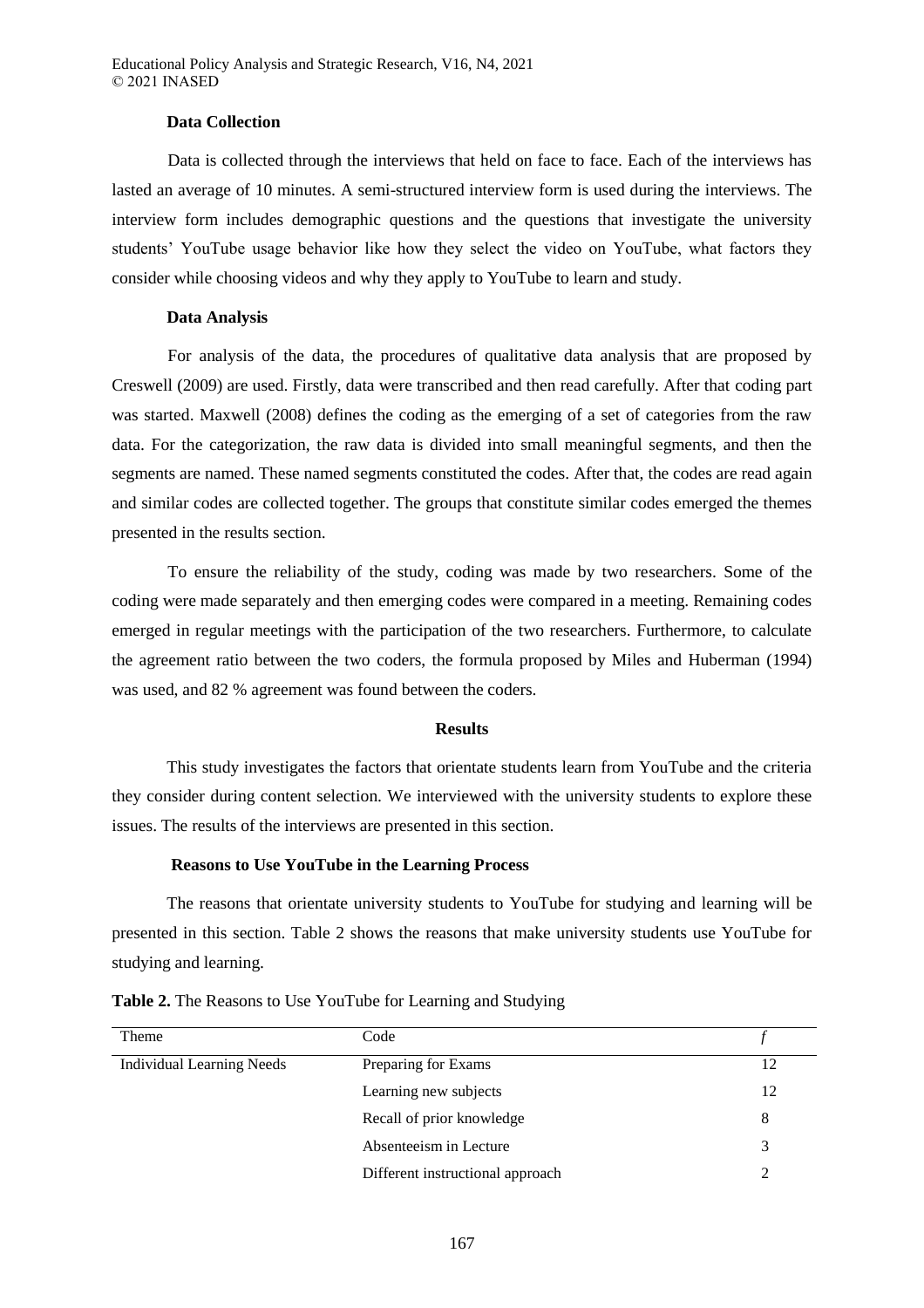|                                                | Doing homework                                      | 2  |
|------------------------------------------------|-----------------------------------------------------|----|
|                                                | Eliminating the misconceptions                      | 1  |
|                                                | Reconstruction of knowledge                         | 1  |
| Manageability                                  | Pausing/playing                                     | 6  |
|                                                | Skipping                                            | 3  |
|                                                | Adjustment of Pace                                  | 2  |
|                                                | <b>Adding Subtitles</b>                             | 2  |
|                                                | Replaying                                           | 1  |
| Limitations<br>of<br>Face-to-Face<br>Education | Not being able to understand in lectures            | 8  |
|                                                | Lack of additional sources                          | 3  |
|                                                | Not being able to meet individual learning needs    | 2  |
|                                                | Solving a limited number of questions in lectures   | 1  |
| Availability of Conditions                     | Accessibility                                       | 12 |
|                                                | Diversity of choices                                | 10 |
|                                                | Takes less time                                     | 9  |
|                                                | Flexibility in studying hours                       | 2  |
|                                                | Networking with persons who are expert in the field | 2  |

The reasons that orientate university students to YouTube for studying and learning are collected under four themes; individual learning needs, manageability, limitations of face-to-face education, and availability of conditions.

## **Individual Learning Needs**

The first theme under the reasons to apply YouTube is individual learning needs. The results of the study showed that students are frequently using YouTube for preparing for exams (n=12). The research emerged that university students need a source that can summarize the subjects coherently and quickly, especially before the exams. Therefore, YouTube became an area that university students can find what they need before the exams. Participant 16 stated that "I apply for YouTube mostly during the midterms and final exam period." Exam preparation is one of the reasons that orientate students on YouTube.

They also indicated that the second reason for them to use YouTube for learning is to learn new subjects (n=12). University students reported that YouTube provides much further information about different topics. They also expressed that they can find information about a variety of subjects which are typically not related to their major, but they have an interest in it. Participant 9 expressed that s\he uses YouTube to learn about the topics that s\he interested in.

The other reason that university students use YouTube is the recall of prior knowledge  $(n=8)$ . University students indicated that sometimes they need recalling previous knowledge that is learned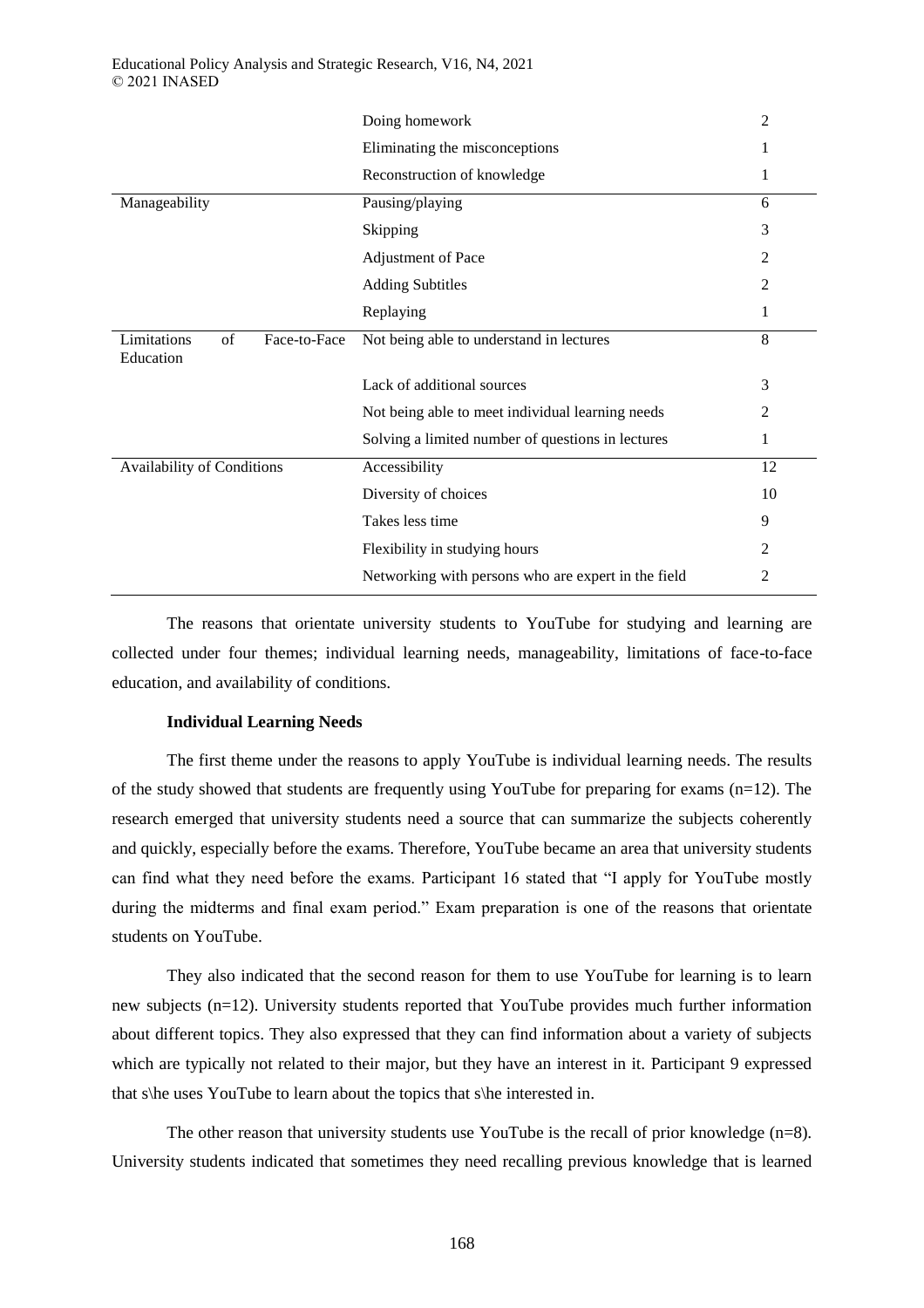before current education. In such situations, they prefer using YouTube instead of looking at earlier notes or books. Participant 15 explained the case as the following;

Instructors assume that we know something, but I need to recall the previous topics. I will either look at high school notebooks or look at the videos for that. The videos are good for me as they give essential issues.

One of the reasons that make students use YouTube for learning is absenteeism in lectures (n=3). University students indicated that they could not attend all of the lectures due to several reasons, and in such times, they have a need to learn the topic from a source other than a book. In such a situation YouTube became a rescuer for them that enables them to learn the lesson from an expert like a professor in a famous university. Participant 11 indicated that "Something happened that day; you didn't go to class. Where else can you learn? If you tell your friend, he won't have time. After all, the person in the video is a faculty member and expert."

The other reason is the search for a different instructional approach  $(n=2)$ . The participants of the study indicated that sometimes they have a need to learn the lesson from different lecturers, to see different viewpoints about the subject, and to learn different solutions about the problems they search for. In such times, YouTube allows them to reach a variety of experts and lectures about the issue they search for. Participant 15 expressed that "It is good to listen to the lesson from different teachers."

It is also found that one of the reasons to use YouTube in the learning process is doing homework (n=2). University students expressed that they are using YouTube as a source when they are doing homework. University students also think that YouTube can be a good source for eliminating misconceptions  $(n=1)$  and reconstruction of knowledge  $(n=1)$ . They expressed that since they can see different viewpoints on YouTube, they can realize and fix the misconceptions, and they can reconstruct the knowledge in their mind.

#### **Manageability**

The second theme under the reasons to use YouTube in the learning process is manageability. This study revealed that students' ability to manage their learning processes on YouTube was one of the reasons that encouraged them to use YouTube in their learning process. The participants of the study indicated that, the chance to pause and play  $(n=6)$  when they need, the opportunity to skip  $(n=3)$ the parts they know or understand, the chance to adjust the pace  $(n=2)$  of the content, the opportunity to add subtitles  $(n=2)$  and the chance to replay the content  $(n=1)$ , encourage university students to use YouTube in their learning process. Participant 11 says that

You can adjust the speed. For example, I usually watch at 1.25 speed; it gets shorter. You can pass where you want. You can take the video wherever you want. You control the time yourself. When you think it became more efficient.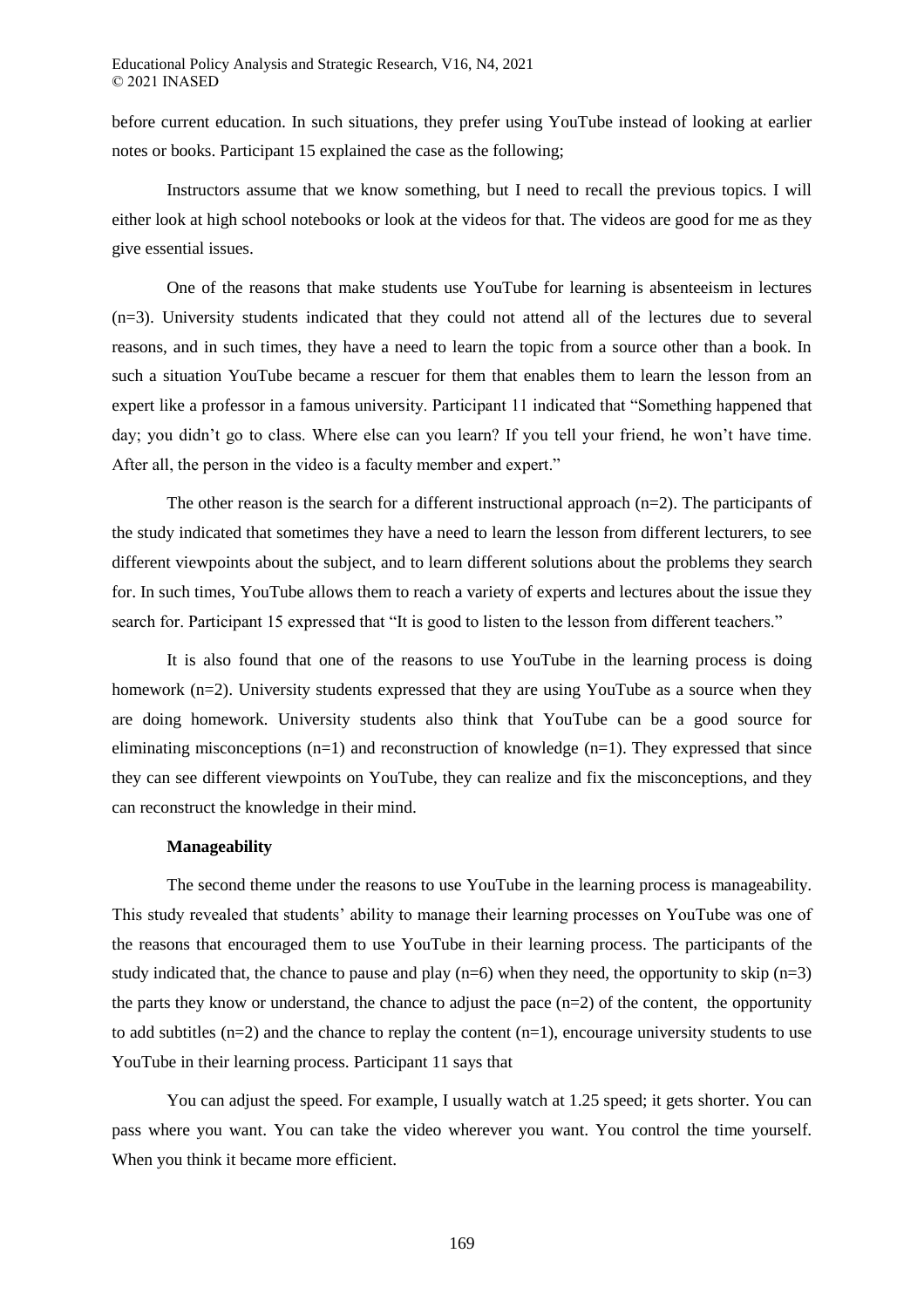As can be understood from the quotation, the manageability on YouTube becomes an incentive for university students to study and to learn from YouTube.

## **Limitations of Face-to-Face Education**

The third theme under the reasons that make university students use YouTube is the limitations of face-to-face education. University students indicated that they apply YouTube when they do not understand in face to face lectures (n=8). Participant 4 stated that "I get support from YouTube when I have a problem on a subject or when I don't understand the subject."

The other reason that is stated by university students is the lack of additional sources  $(n=3)$ . They expressed that they can find a vast number of sources, examples, and summary information on YouTube, and therefore, they prefer to use YouTube in their learning process. Participant 10 indicated that "Books are a bit heavy and difficult to find, of course, there are libraries, but sometimes we don't have time to go to libraries."

The other reason that emerged through the study is the inability to meet individual learning needs (n=3) and solving a limited number of sample questions in face-to-face lectures (n=3). Students reported that they apply YouTube to see more examples on the topic.

#### **Availability of Conditions**

The last theme under the reasons to apply YouTube is the availability of conditions. The first reason under the availability of conditions is accessibility  $(n=12)$ . The study emerged that students use YouTube in their learning process due to they can reach it easily from anywhere and at any time. Participant 9 indicated that "It is easy to reach, I can reach it with my phone directly," and Participant 13 said that "I have easy and free access to open courses and expert content from best universities in the world."

The other reason that makes YouTube attractive for university students is the diversity of choices (n=10). Students indicated that since they can find several different contents in many different subjects, YouTube became an attractive learning tool for them.

One of the reasons that affect the use of YouTube in the learning process is it takes less time (n=9). Students indicated that since they can find the exact subject that they look for and there is the essence of what they need, it takes less time to study a subject from YouTube. Participant 15 stated that "We see more solutions in a short time… Thick book is intimidating, I save time there and learn in a short time."

Lastly, it has emerged that students use YouTube in their learning process due to flexibility in studying hours ( $n=2$ ) and networking with persons who are experts in the field ( $n=2$ ). University students indicated that chance to reach content whenever they want, and the opportunity to network with experts are good reasons for them to use YouTube for learning.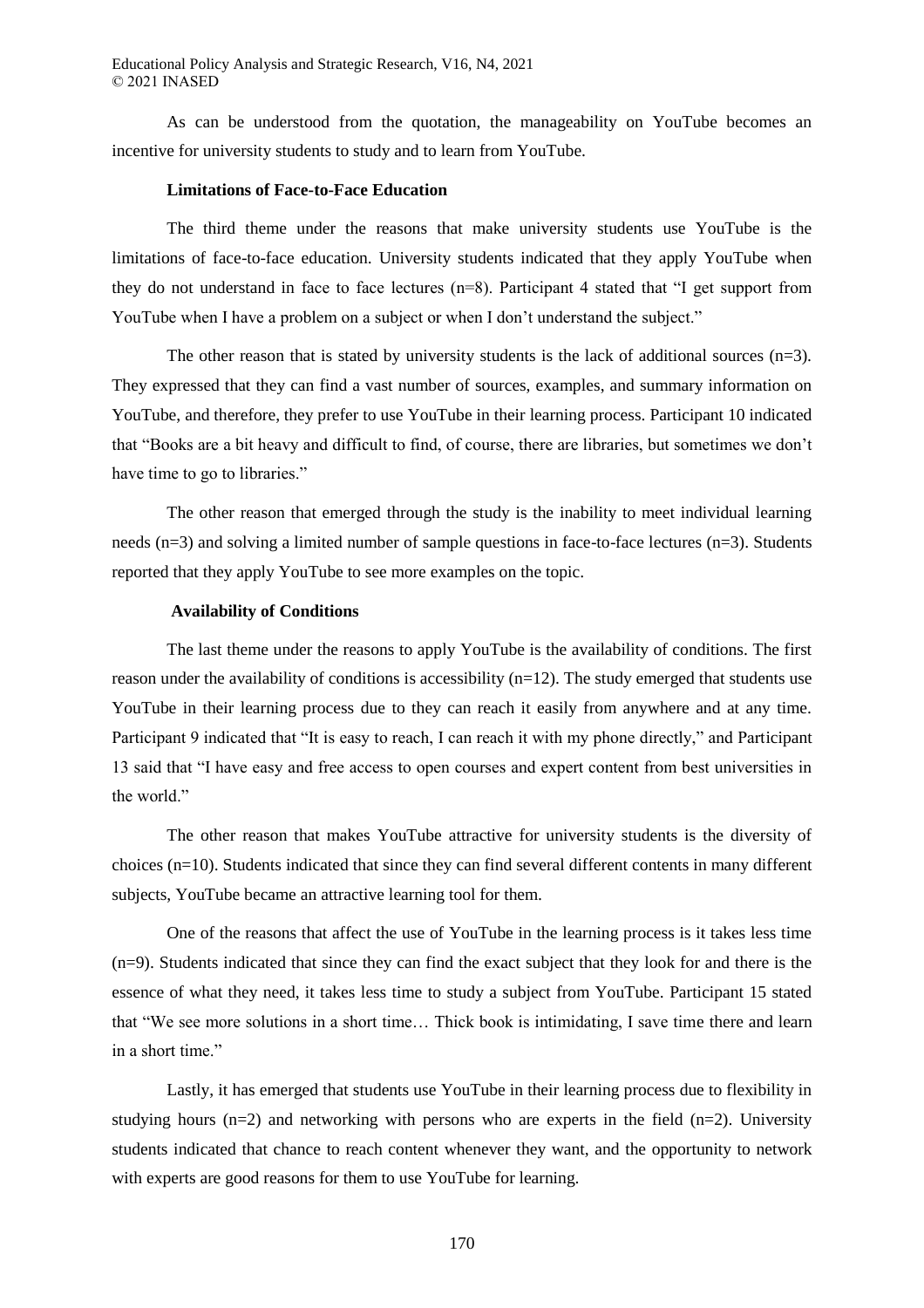Educational Policy Analysis and Strategic Research, V16, N4, 2021 © 2021 INASED

#### **Content Selection Factors in YouTube**

The factors university students have taken into consideration while selecting the content on YouTube were also investigated in the study. Table 3 shows the factors that university students consider while selecting digital content.

**Table 3.** *Content Selection Factors*

| Theme                     | Code                        |    |
|---------------------------|-----------------------------|----|
| <b>Preference Factors</b> | Appropriateness to interest | 10 |
|                           | Popularity                  | 8  |
|                           | Interesting topic           | 7  |
|                           | Thumbnail image             | 6  |
|                           | Reliability of sources      | 6  |
|                           | Up-to-dateness              |    |
|                           | Comments                    |    |
|                           | The language of the content |    |

Results showed that university students often paid attention to the appropriateness of the content to their interest  $(n=10)$ . They indicated that if the content seems appropriate to their interest, they choose the content for studying. Participant 3 stated that "I choose the videos that are appropriate in my interest."

The second issue that they pay attention to while selecting digital content is popularity  $(n=8)$ of the content. The study revealed that there was a perception in university students that if the number of views is high, the content is high quality. Participant 11 indicated that "ıf the number of views is high; this video is a good one."

The third issue that university students consider in selecting content is interesting topic (n=7). Students indicated that if they find the topic interesting, they choose the content. Participant 8 stated that "I watch the videos that are interesting."

The fourth issue that makes students select content is the thumbnail image  $(n=6)$ . The study revealed that the thumbnail image is seen as a summary and representative of the content. Students expressed that if the thumbnail image is attractive, they open the content.

The other issue that university students pay attention to is the reliability of sources (n=6). University students indicated that they investigate the person who prepared the content and the sources used in the preparation of the content. Participant 1 noted that "I search about the person who prepared the video; I search for graduated university, department, and previous studies." Besides, participant 9 said that "I try to find the content that I believe in its reliability."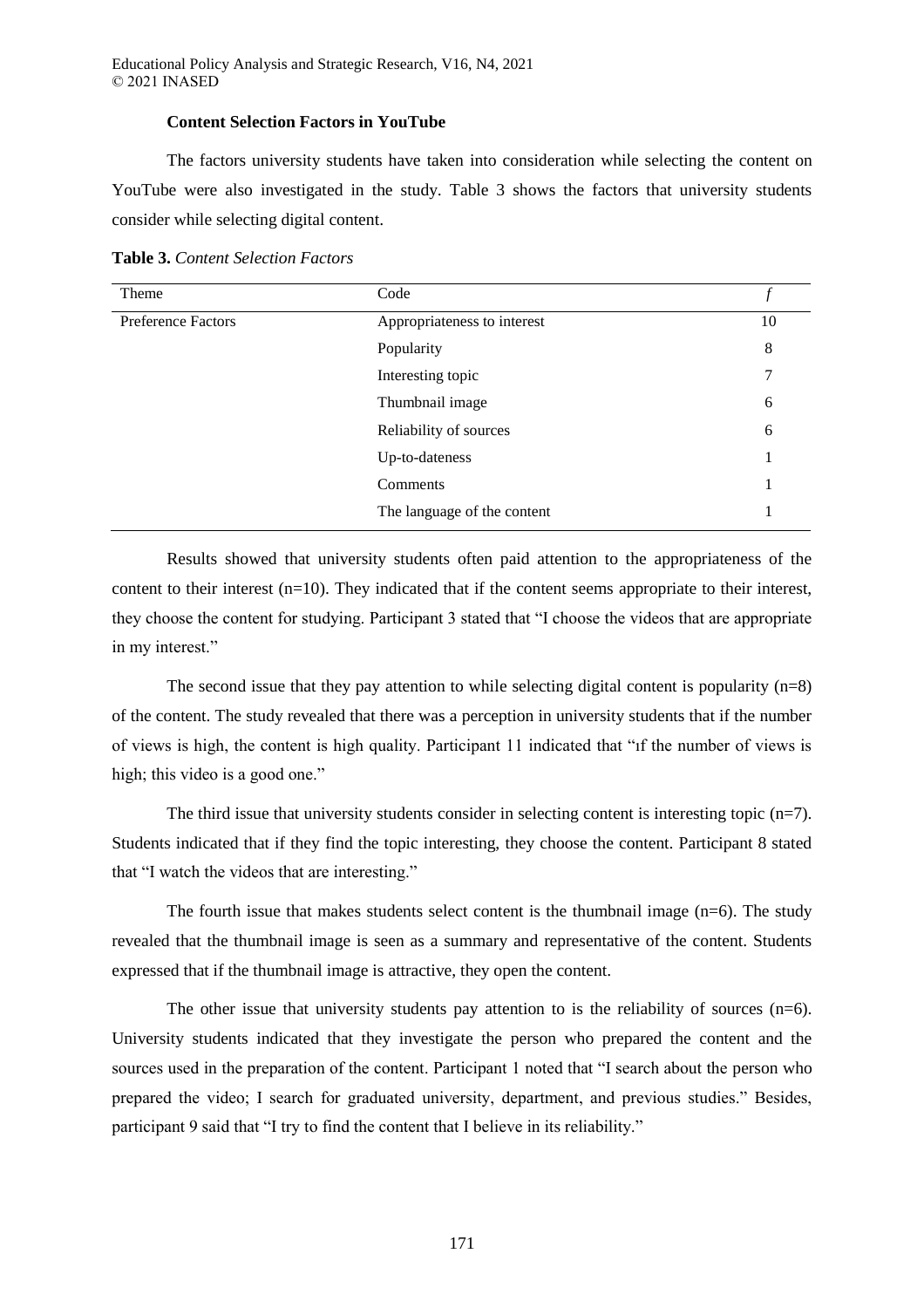The other issues that university students pay attention to while selecting content are up-todatedness (n=1) and comments (n=1). University students indicated that they have a quick look at the comment about the content before choosing the content.

The last issue is the language of the content  $(n=1)$ . University students indicated that language is also crucial for university students. They are selecting the videos that are prepared in a language they can understand.

In conclusion, this study investigated the use of YouTube by university students as a learning tool. Results show that as well as university students use YouTube for relaxation and fun, they also use it for learning. The study emerged that the reasons that motive university students to use YouTube in the learning process are individual learning needs, manageability, limitations of face to face education, and availability of conditions. Besides, the study showed that university students also consider some criteria while selecting content on YouTube. They mostly consider the appropriateness of content to their interest.

## **Discussion, Conclusion and Recommendations**

In this study, the opinions of university students about the reasons why they chose YouTube for learning and studying were investigated. YouTube is the most popular video platform for university students for both entertainment and education. Literature shows that there are studies about YouTube that focus on the educational aspect of YouTube (Burton, 2008; Clifton & Mann, 2011; Jones & Cuthrell, 2011; Murugiah, Vallakati, Rajput, Sood, & Challa, 2011). Studies show that YouTube can be used as an effective and innovative medium of instruction (Jaffar, 2012; Krauskopf, Zahn, & Hesse, 2012).

In this study, we investigated the factors that university students have taken into consideration while selecting the content on YouTube. University students mostly prefer the contents that are interesting for them or popular in social media. Furthermore, thumbnail image, reliability of sources, up-to-dateness, comments, and language of the content also has a vital role in the content selection of students on YouTube. Shoufan (2019) also found that interestingness and language is one of the factors that make university students like the content on YouTube. Researches on the literature show that when people are interested in something, they become more likely to pay attention to it, orient toward it, and eventually learn about it (Bergin, 1999; Hidi, 2001). The results of the study done by Bonk, Lee, Kou, Xu, & Sheu (2015) show that curiosity, desire to learn, information seeking, and need to self-improvement are effective in the usage of the web for learning. As proved with studies in the literature and showed in our study, the interest is one of the encouraging factors that make students use web environments, including YouTube for learning.

YouTube is a space for informal learning. Informal learning environments are not only learning environments but also has an entertainment dimension. Therefore, the quality, reliability, and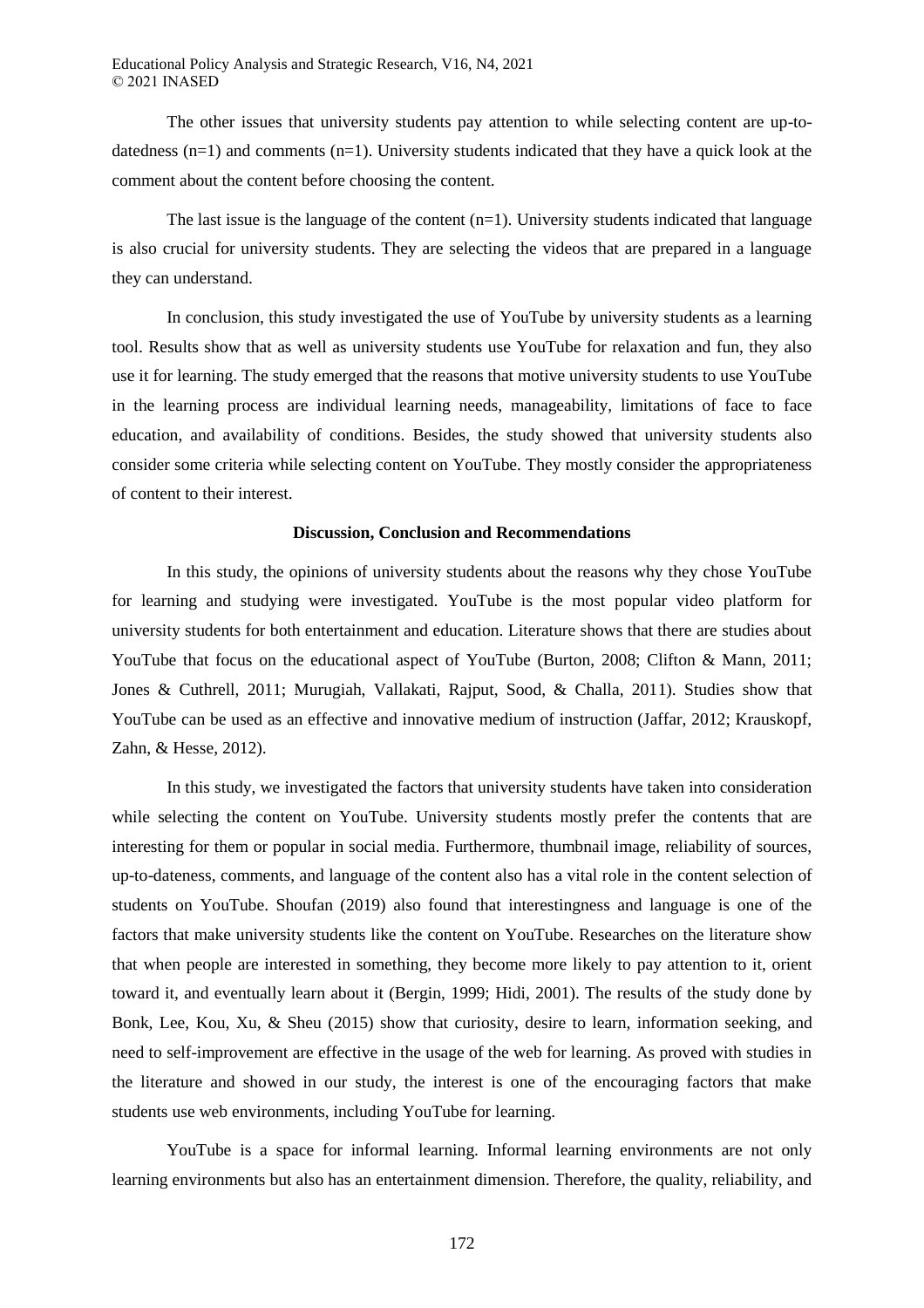suitability of the content could vary in informal learning environments, including YouTube (Kocyigit, Nacitarhan, Koca & Berk, 2019; Tan, 2013). Hence, it is natural that participants stated that they consider the "reliability of sources" while selecting learning content on YouTube.

The reasons for university students' use of YouTube for learning and studying are collected under four themes. These can be listed as individual learning needs, manageability, limitations of face to face education, and availability of conditions.

There are studies in the literature that shows the first multimedia environment that students apply for their individual learning needs is YouTube (Mercer 2011). People can create a digital and social community of learning with others who have a similar interest or expertise via YouTube; therefore, it became a popular area for informal learning (Lee & Lehto, 2013). As supported by other research in the literature, YouTube is seen as an essential platform for persons to meet their individual learning needs. This study also shows that students generally use YouTube videos to meet their individual learning needs, such as preparing for the exams, learning new subjects, recall of prior knowledge, and the learn the subjects of the course that they did not attend. Richards-Babb, Curtis, Smith, & Xu (2014) also found in their study that students watched problem-solving videos for exam preparation. It means that YouTube is used for the persons both to meet the informal learning needs and meet deficiencies of formal learning needs.

The other reason for the use of YouTube videos for learning is manageability. The chance of pause and replay, skip, pace adjustment, and adding subtitles encourages students to use YouTube videos in their learning process. In a study done by Ranga (2017), YouTube videos are used instead of face-to-face sessions. Results show that pause and re-watch when they needed gave the students the chance to learn at their own pace. It means that, while learning from videos, students wanted to pause, skip, and adjust video according to their study plan; in brief, they want to manage the video.

The other reason that students orient in YouTube videos for learning is to meet needs that are not met in a face-to-face learning environment. Results indicated that students go to YouTube videos when they cannot understand in lectures and cannot find additional sources. Raikos and Waidyasekara (2013) found that students follow the videos when they are easy to interpret during their learning process. In addition, Chtouki, Harroud, Khalidi, & Bennani (2012) proposed that students easily comprehend and recall the complex concepts when they are studied with videos which have visual explanations. It can be interpreted that the facilities of YouTube, like having easily understandable videos, including visual representations, also make university students use YouTube for learning.

The other result of the study is university students use YouTube due to its availability. Students indicated that there are subjects that are not learned during face-to-face education, and YouTube is easy to access and has available conditions for learning. Jaggars (2014), in her study about the comparison of online and face-to-face courses, showed that online classes are found more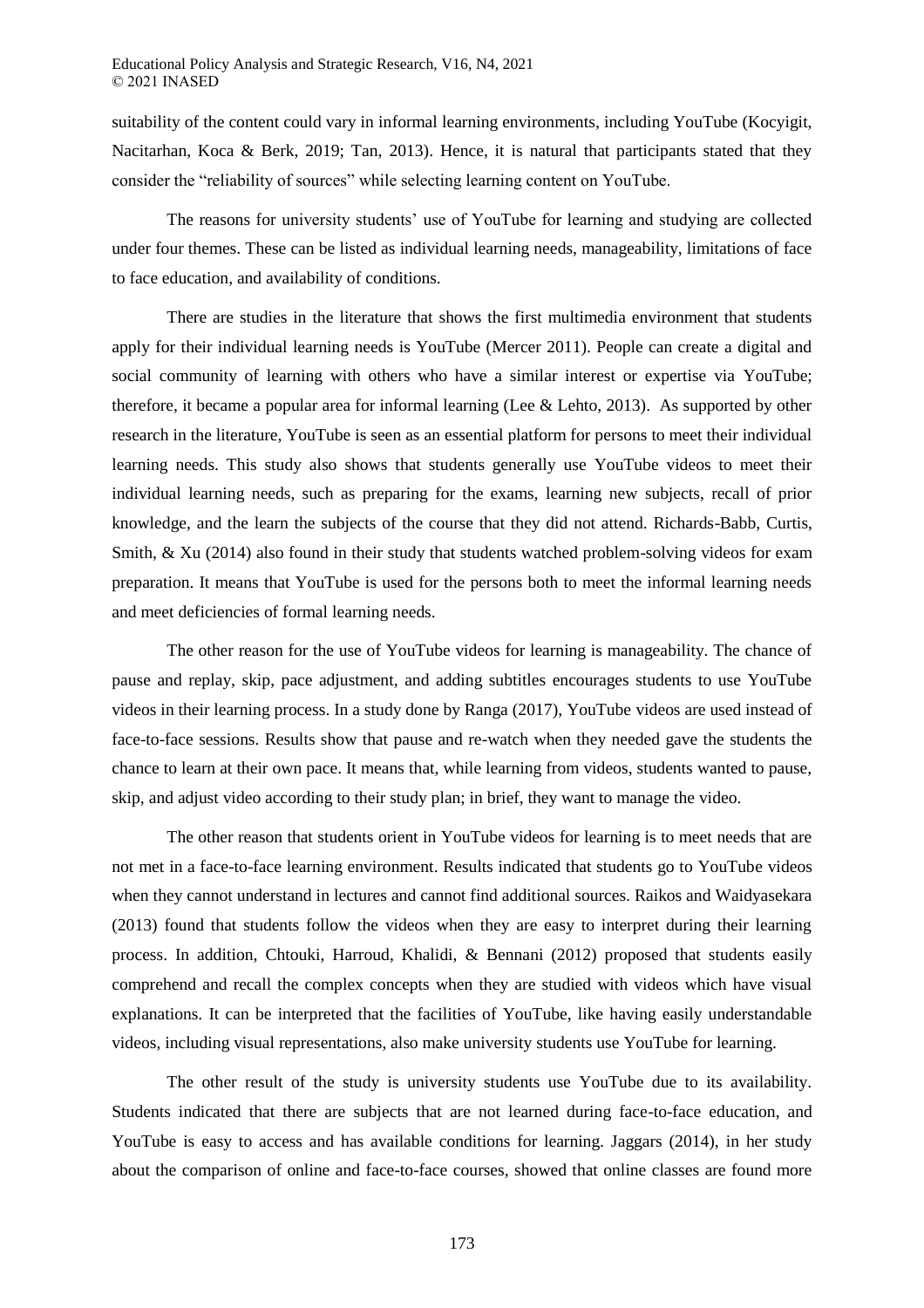efficient in terms of it is flexibility, convenience and time efficiency by some of the college students. Also, Ranga (2017) proposed that YouTube gives students a chance to reach videos 7/24 without any time and place restrictions. Therefore, the accessibility of YouTube makes it a preferable learning area for university students. The other charming point about YouTube is the diversity of choices. Similar to the results of our study, Bonk, Lee, Kou, Xu, & Sheu (2015) found that an abundance of resources, having alternatives, having control over resources, and learning new subjects are essential for users to choose YouTube for studying and learning. In short, the factors such as accessibility, diversity of choices, and easiness to use of YouTube makes it available and preferable for university students.

University students are the members of the digital generation, they are always connected to the digital world, and they also expect to always-on learning environments. Karakas and Manisaligil (2012) have some advice to nurture the members of the digital generation; to give open access to educational resources, to give time and opportunity to learn at their own pace and according to their interests. Results show that YouTube has the potential to respond to these needs of the digital generation. In this platform, members of the digital generation have an opportunity to learn with the multimedia environment, share their ideas with people around the world, interact with the people who have similar interests. With this aspect, YouTube becomes a chance to overcome the gaps related to time and sources; furthermore, it brings flexibility and choice to learning environments.

It can be inferred from the results of this study that YouTube is preferred in the digital age we are in and will be preferred in the future for entertainment and reorienting self-directed learning. For university students, meeting individual learning needs and having control of the learning environment are essential reasons to prefer YouTube for learning and studying.

It is advised to instructional designers, researchers, and content developers, who develop multimedia content for YouTube and similar social media platforms, that they should consider university students' individual learning needs and their desire to have control over the learning environment. In short, designers and developers should consider the voices of university students while creating new content for digital platforms.

## **Directions for Future Research**

We conducted qualitative research to understand the reasons for the university students to use YouTube to learn and study and the criteria they consider in the content selection process. One to one interview transcripts were the data sources of this study. In future researches, the analytics about the participants' online transactions on YouTube could be used as an additional source to triangulate the findings of the study.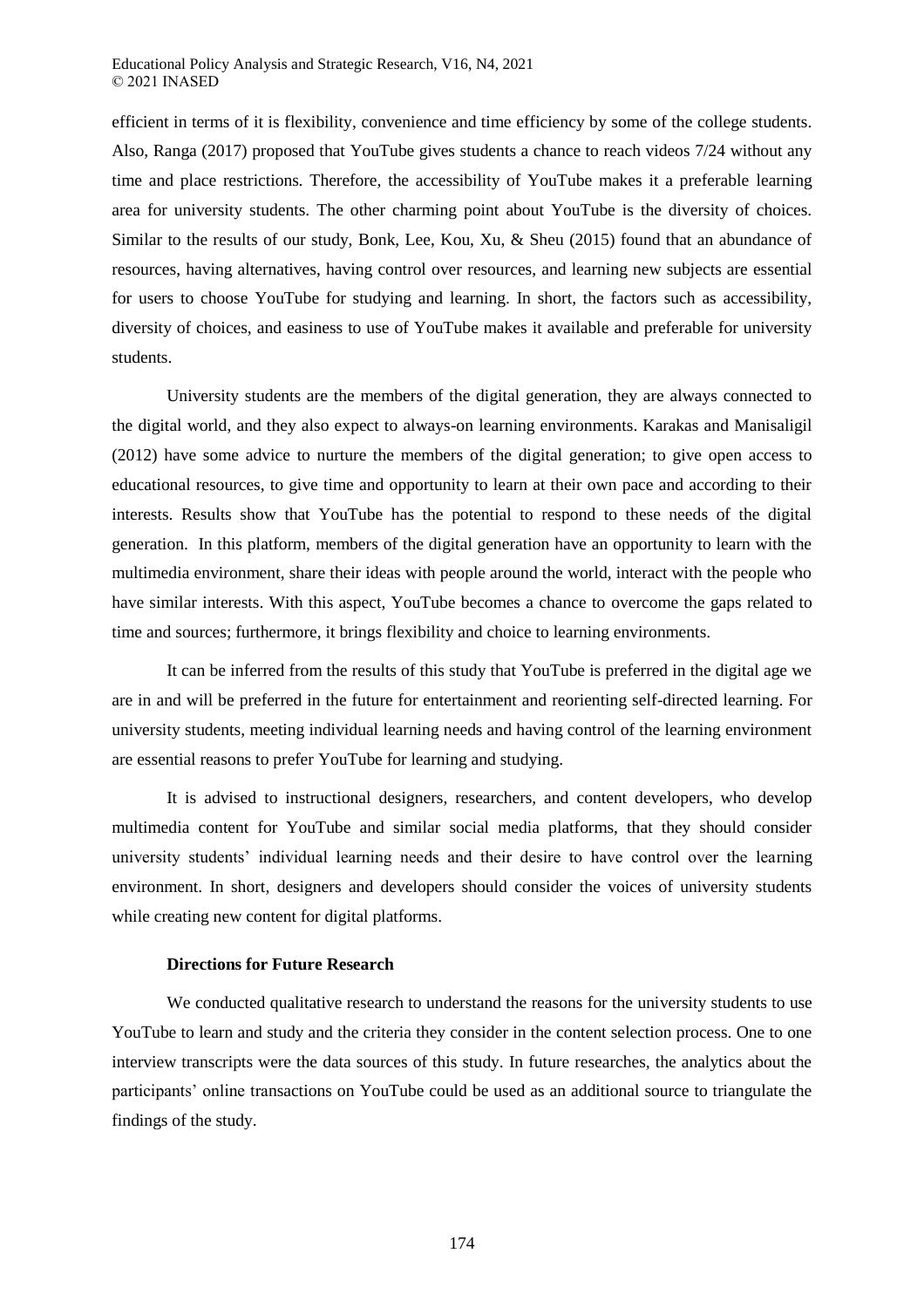Educational Policy Analysis and Strategic Research, V16, N4, 2021 © 2021 INASED

Secondly, we investigated the reasons for university students to use YouTube for studying and learning based on qualitative data. Based on qualitative data analysis, some themes and codes were derived. These results can be used for the scale development of the online learning needs of university students. In this way, the results found in this study could be supported by the quantitative research findings.

## **References**

- Barry, D. S., Marzouk, F., Chulak‐Oglu, K., Bennett, D., Tierney, P., & O'Keeffe, G. W. (2016). Anatomy education for the YouTube generation. *Anatomical sciences education, 9*(1), 90-96.
- Bergin, D. A. (1999). Influences on classroom interest. *Educational Psychologist*, 34, 87–98. doi:10.1207/s15326985ep3402\_2
- Berk, R. A. (2009). Multimedia teaching with video clips: TV, movies, YouTube, and mtvU in the college classroom. *International Journal of Technology in Teaching and Learning, 5*(1), 1–21.
- Bonk, C. J., Lee, M. M., Kou, X., Xu, S., & Sheu, F. R. (2015). Understanding the self-directed online learning preferences, goals, achievements, and challenges of MIT OpenCourseWare subscribers. *Educational Technology & Society, 18*(2), 349-365.
- Burton, A. (2008). YouTube-ing your way to neurological knowledge. *The Lancet Neurology, 7*(12), 1086- 1087.
- Cayari, C. (2018). Connecting music education and virtual performance practices from YouTube. *Music Education Research, 20*(3), 360-376.
- Chtouki, Y., Harroud, H., Khalidi, M., & Bennani, S. (2012, June). The impact of YouTube videos on the student's learning. In *2012 International Conference on Information Technology Based Higher Education and Training* (ITHET) (pp. 1-4). IEEE.
- Clifton, A., & Mann, C. (2011). Can YouTube enhance student nurse learning?. *Nurse education today, 31*(4), 311-313.
- Creswell, J. W. (2009). Research design: Qualitative, quantitative, and mixed method approaches (3rd ed.). Thousand Oaks, CA: Sage Publications.
- Duffy, P. (2008). Engaging the YouTube Google-eyed generation: strategies for using Web 2.0 in teaching and learning. *Electronic Journal of e-Learning, 6*(2), 119–130, Retrieved from. http://www.ejel.org/volume6/issue2/p119.
- Dy, A. J., Aurand, E. R., & Friedman, D. C. (2019). YouTube resources for synthetic biology education. *Synthetic Biology, 4*(1), ysz022.
- Farag, M., Bolton, D., & Lawrentschuk, N. (2019). Use of YouTube as a Resource for Surgical Education—Clarity or Confusion. European urology focus.
- Fisher, A., & Ha, L. (2018). What Do Digital Natives Watch on YouTube?. The Audience and Business of YouTube and Online Videos, 29.
- Fleck, B. K., Beckman, L. M., Sterns, J. L., & Hussey, H. D. (2014). YouTube in the classroom: Helpful tips and student perceptions*. Journal of Effective Teaching, 14*(3), 21-37.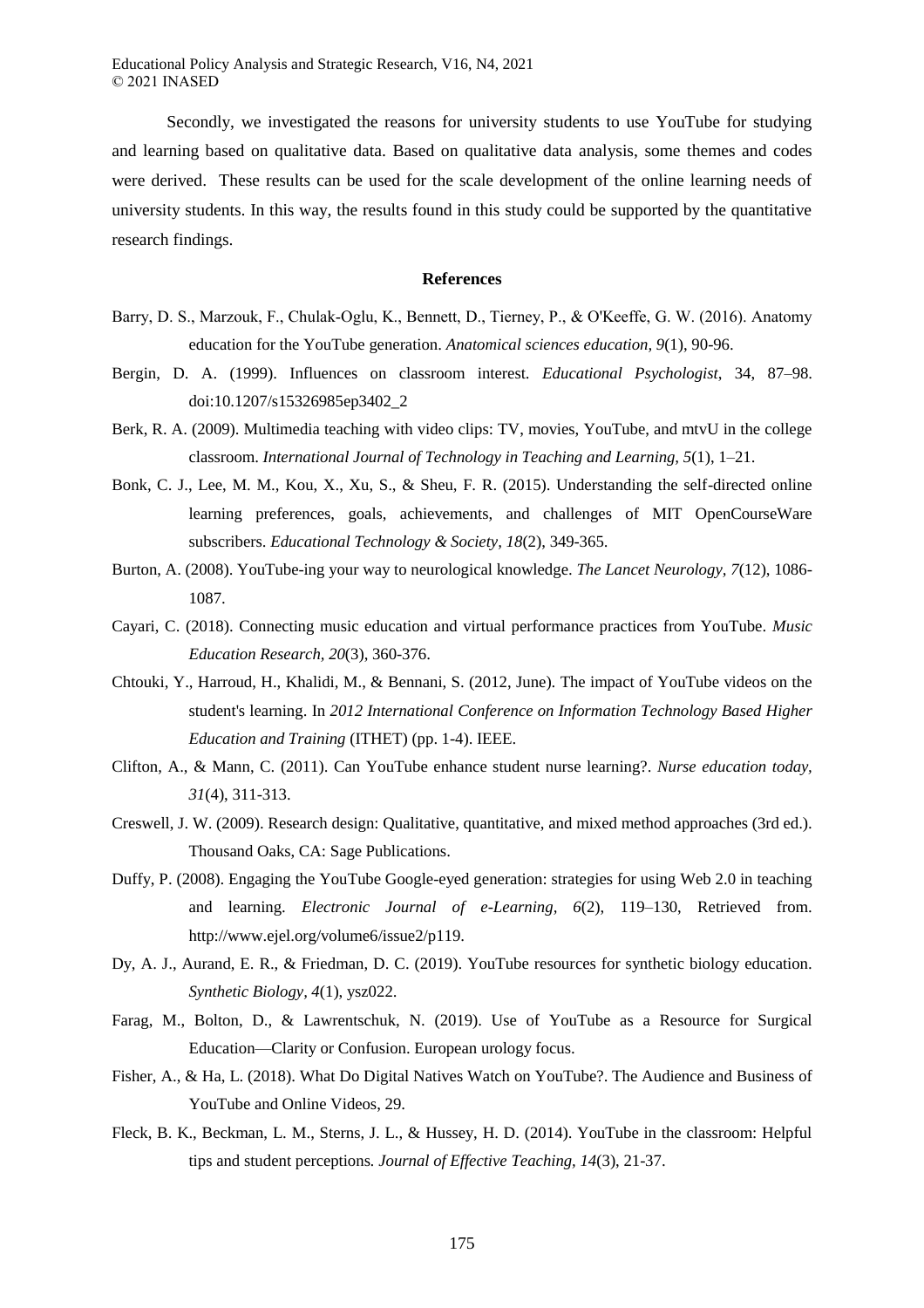- Fleck, B. K. B., Richmond, A. S., & Hussey, H. D. (2013). Using social media to enhance instruction in higher education. In S. Keengwe (Ed.), *Research perspectives and best practices in educational technology integration*. (pp.217-241). Hershey, PA: IGI Global publication.
- Gilroy, M. (2010). Higher education migrates to YouTube and social networks. *The Education Digest, 75*(7), 18-22
- Hidi, S. (2001). Interest, reading, and learning: Theoretical and practical considerations. *Educational Psychology Review*, 13, 191–209. doi:10.1023/A:1016667621114
- Jaffar, A. A. (2012). YouTube: An emerging tool in anatomy education. *Anatomical sciences education, 5*(3), 158-164.
- Jaggars, S. S. (2014). Choosing between online and face-to-face courses: Community college student voices. *American Journal of Distance Education, 28*(1), 27-38.
- Jones, T., & Cuthrell, K. (2011). YouTube: Educational potentials and pitfalls. *Computers in the Schools, 28*(1), 75-85.
- Karakas, F., & Manisaligil, A. (2012). Reorienting self-directed learning for the creative digital era. *European Journal of Training and Development, 36*(7), 712–731. doi:10.1108/03090591211255557
- Kocyigit, B. F., Nacitarhan, V., Koca, T. T., & Berk, E. (2019). YouTube as a source of patient information for ankylosing spondylitis exercises. *Clinical rheumatology, 38*(6), 1747-1751.
- Krauskopf, K., Zahn, C., & Hesse, F. W. (2012). Leveraging the affordances of YouTube: The role of pedagogical knowledge and mental models of technology functions for lesson planning with technology. *Computers & Education, 58*(4), 1194-1206.
- Lam, N. H. T., & Woo, B. K. (2019). YouTube as a New Medium for Dementia Education Among Chinese Americans. *Community Mental Health Journal*, 1-5.
- Lee, D. Y., & Lehto, M. R. (2013). User acceptance of YouTube for procedural learning: An extension of the Technology Acceptance Model. *Computers & Education*, 61, 193-208.
- Lien, K. Y., Liew, S. L., Wong, C. S., Yee, A. L., & Yoon, C. C. (2019). *Motivations and satisfaction: a study on YouTube use among children* (Doctoral dissertation, UTAR).
- Maxwell, J. A. (2008). *Designing a qualitative study*. The SAGE handbook of applied social research methods, 2, 214-253.
- Mercer, A. (2011).The Educational Uses of YouTube. Canadian Music Educator 52, (3), 42–43
- Miles, M. B., & Huberman, A. M. (1994). *Qualitative data analysis: An expanded sourceboo*k (2nd ed.). Thousand Oaks, CA: Sage Publications.
- Murugiah, K., Vallakati, A., Rajput, K., Sood, A., & Challa, N. R. (2011). YouTube as a source of information on cardiopulmonary resuscitation. *Resuscitation, 82*(3), 332-334.
- YouTube (2020). Rakamlarla YouTube. Retrieved February 16, 2020, from https://www.YouTube.com/about/press/
- Raikos, A., & Waidyasekara, P. (2013). How useful is YouTube in learning heart anatomy? *Anatomical Sciences Education, 7*(1), 12–18. doi:10.1002/ase.1361